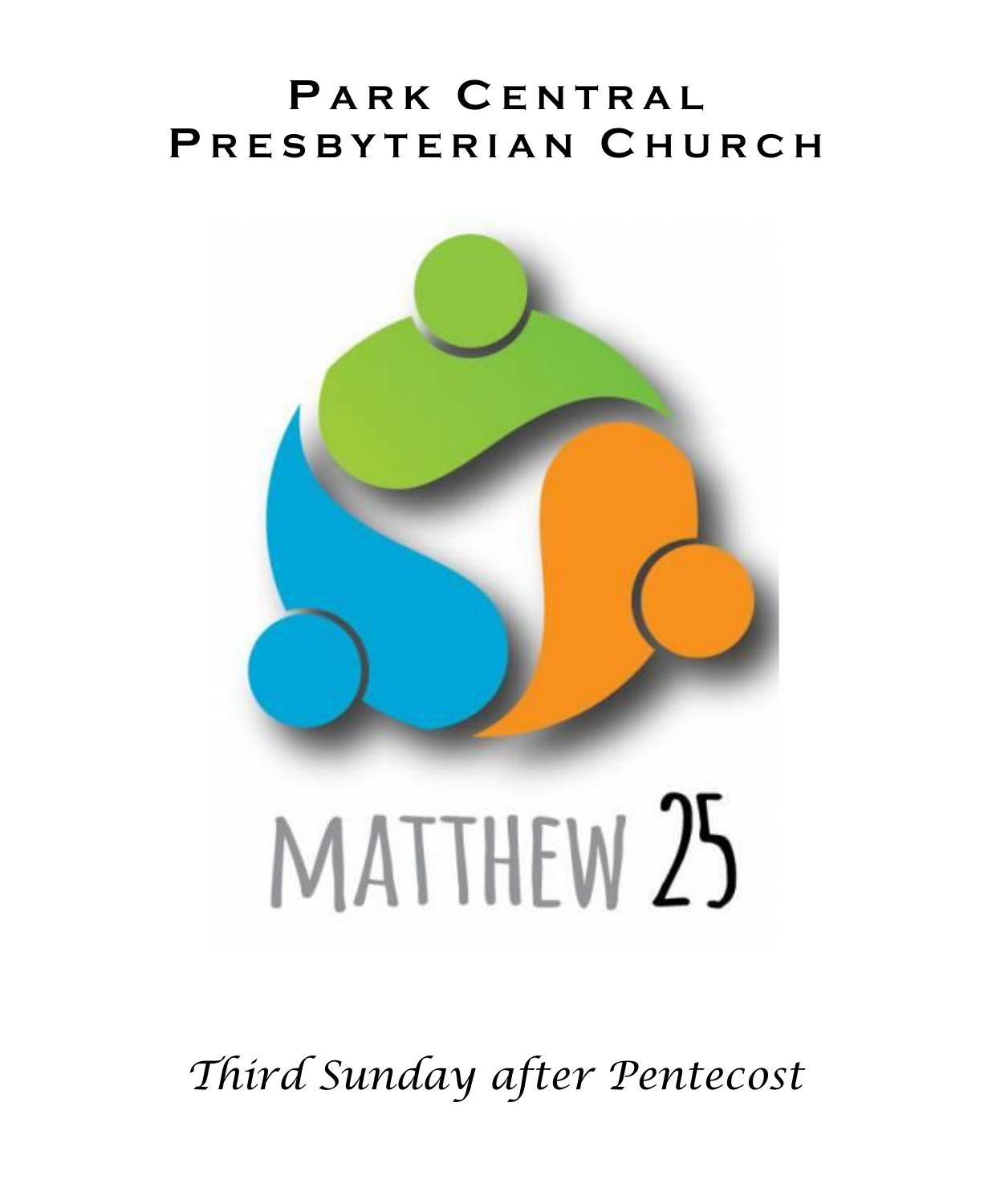## **THIRD SUNDAY AFTER PENTECOST** JUNE 26, 2022 10:30 AM MATTHEW 25: CALLED TO FOLLOW JESUS WEEK 3: BUILDING CONGREGATIONAL VITALITY: FEAST AND LISTEN

\_\_\_\_\_\_\_\_\_\_\_\_\_\_\_\_\_\_\_\_\_\_\_\_\_\_\_\_\_\_\_\_\_\_\_\_\_\_\_\_\_\_\_\_\_\_\_\_\_\_\_\_\_\_\_\_\_\_\_

## **Chiming of the Hour**

*The ringing of the bell invites us to quiet our hearts & minds as we gather for worship.*

## **Words of Welcome & Announcements**

*Welcome to worship at Park Central Presbyterian Church! May you experience God's grace and love within the worship service.*

*Please maintain social distance from other household groups.*

# **W<sup>E</sup> GATHER IN GOD'S NAME**

### **PRELUDE**

"Summer" (excerpt from The Four Seasons) Antonio Vivaldi

arr. Alan Ridout

### Dan Blumenthal, *violin*

### **\*CALL TO WORSHIP**

We come to feast at God's abundant table. **We come to be nourished as we follow Jesus.** We come to listen to the story of God's power and love. **We come to claim grace and mercy as gifts to share in the world.** Come! Let us feast and listen as we worship God together.

**\*HYMN** As We Gather at Your Table BEACH SPRING As we gather at your table, as we listen to your word, Help us know, O God, your presence; let our hearts and minds be stirred. Nourish us with sacred story till we claim it as our own; Teach us through this holy banquet how to make Love's victory known.

*\*Please rise in body or spirit 06/26/22 pg. 2*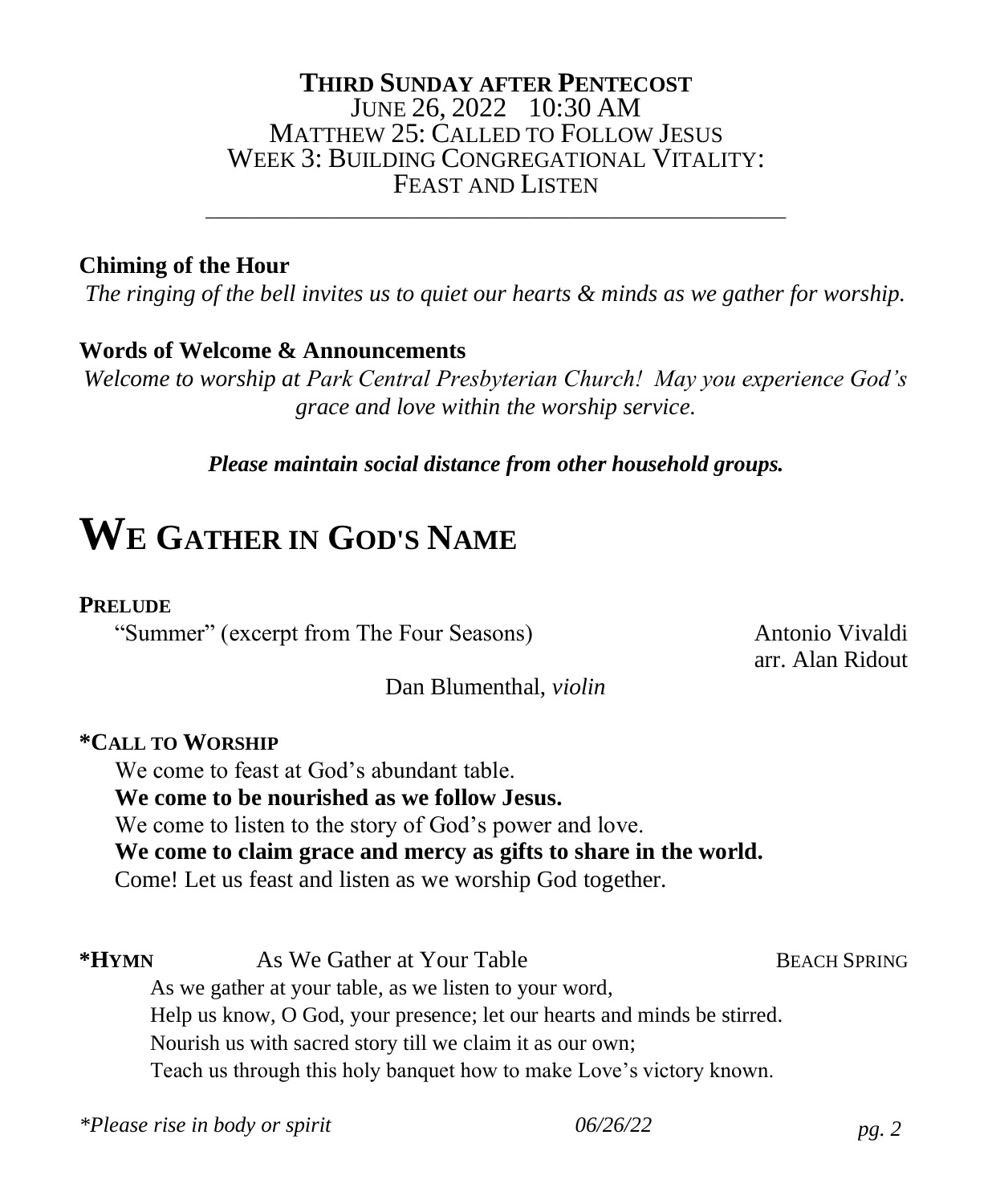Gracious Spirit, help us summon other guests to share that feast Where triumphant Love will welcome those who had been last and least. There no more will envy bind us nor will pride our peace destroy, As we join with saints and angels to repeat the sounding joy.

#### **CALL TO CONFESSION**

#### **PRAYER OF CONFESSION**

**God of grace and abundance, we often come to you believing in stories of scarcity, believing that we will never have enough, believing that what we have is unworthy. We sometimes come together fearful of sharing, fearful of losing our tenuous grip on security, fearful of touching and knowing the pain of others. Forgive us when we fail to trust your generosity and your steadfast love. As we come to your table and listen to your word, help us to learn that your welcome is expansive enough to include everyone – even us. Give us your grace that we may share that welcome in the world as we follow the way of Jesus together. Amen.**

#### **SILENT PRAYER**

#### **ASSURANCE OF PARDON**

#### **\*GLORIA (#583)** GLORIA (TAIZÉ)

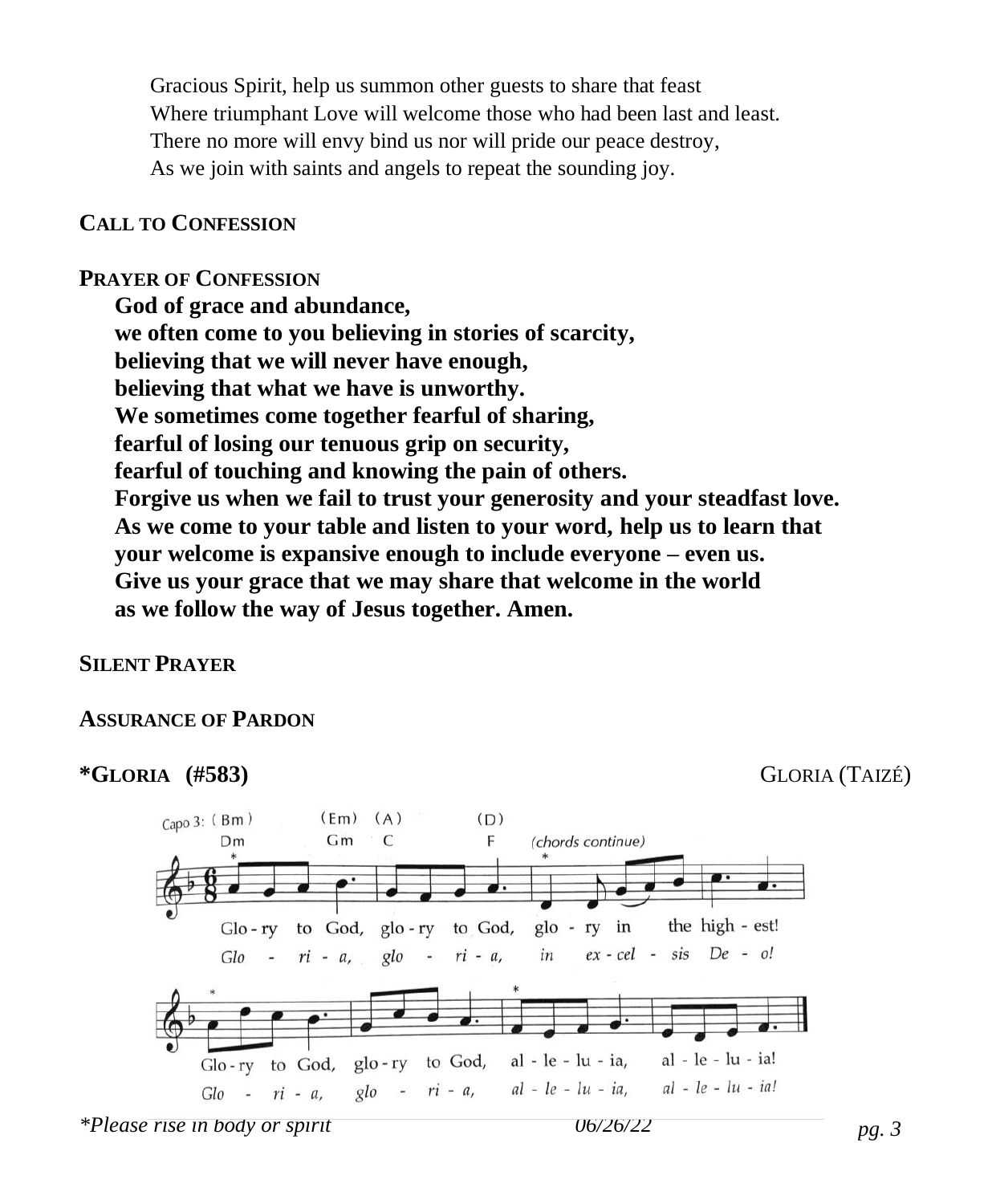#### **PASSING OF THE PEACE**

#### **PRAYERS OF THE PEOPLE & THE LORD'S PRAYER**

**Our Father who art in heaven, hallowed be thy name. Thy kingdom come, thy will be done, on earth as it is in heaven. Give us this day our daily bread; and forgive us our debts, as we forgive our debtors; and lead us not into temptation, but deliver us from evil. For thine is the kingdom and the power and the glory, forever. Amen.**

# **WE LISTEN FOR GOD'SWORD**

#### **THE FIRST LESSON** Exodus 13:1-10

 $1$  God said to Moses,  $2$  "Consecrate to me all the firstborn; whatever is the first to open the womb among the Israelites, of human beings and animals, is mine."

<sup>3</sup> Moses said to the people, "Remember this day on which you came out of Egypt, out of the house of slavery, because God brought you out from there by strength of hand; no leavened bread shall be eaten. <sup>4</sup> Today, in the month of Abib, you are going out. <sup>5</sup> When God brings you into the land of the Canaanites, the Hittites, the Amorites, the Hivites, and the Jebusites, which God swore to your ancestors to give you, a land flowing with milk and honey, you shall keep this observance in this month. <sup>6</sup> Seven days you shall eat unleavened bread, and on the seventh day there shall be a festival to God.<sup>7</sup> Unleavened bread shall be eaten for seven days; no leavened bread shall be seen in your possession, and no leaven shall be seen among you in all your territory. <sup>8</sup> You shall tell your child on that day, 'It is because of what God did for me when I came out of Egypt.'<sup>9</sup> It shall serve for you as a sign on your hand and as a reminder on your forehead, so that the teaching of God may be on your lips, for with a strong hand God brought you out of Egypt.  $^{10}$  You shall keep this ordinance at its proper time from year to year."

Leader: This is the word of God. **All: Thanks be to God.**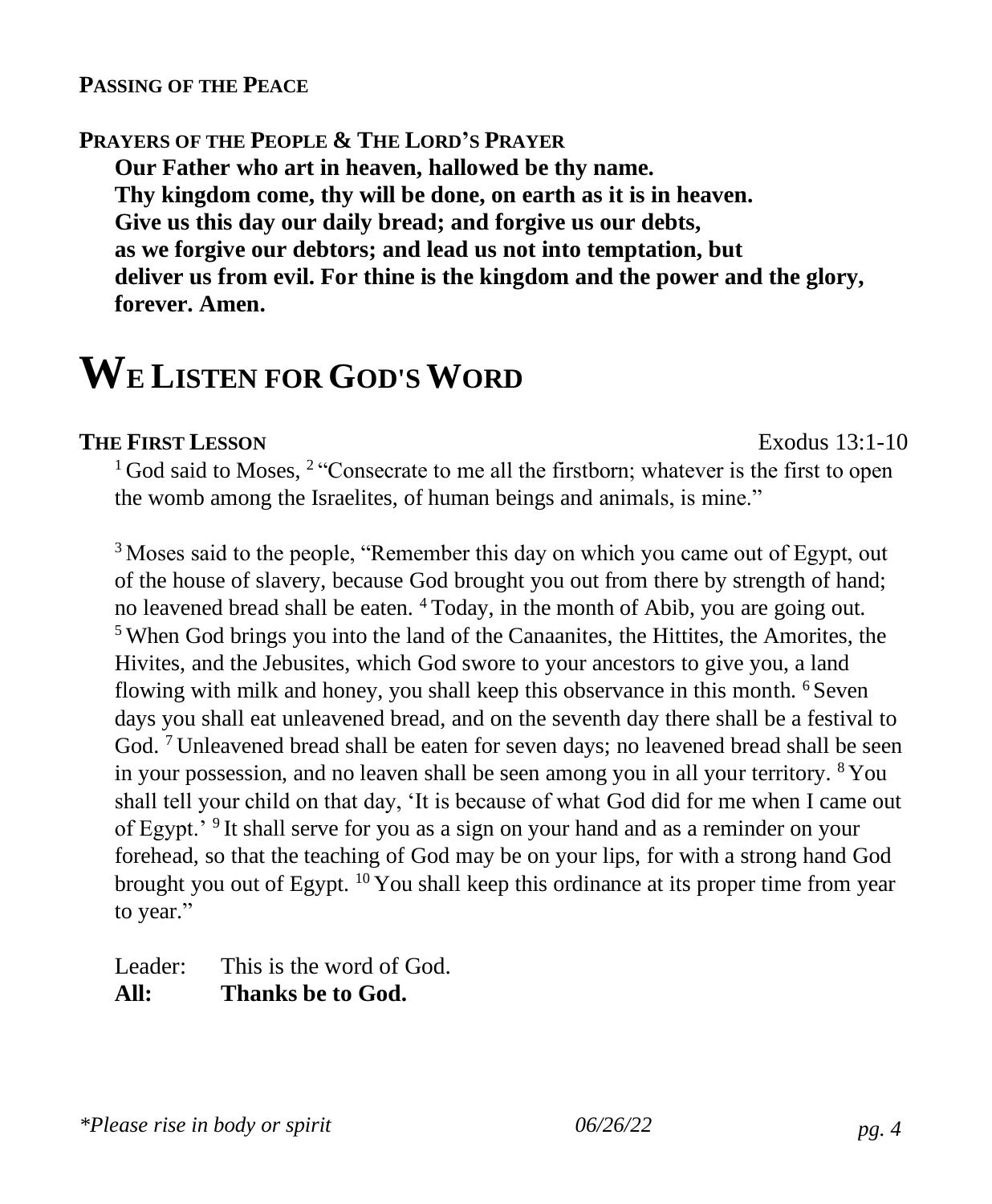#### **MUSICAL MEDITATION** THE Summer Choir

There's a Wideness in God's Mercy arr. Mark Schweizer

*based on the hymn tune "Holy Manna" There's a wideness in God's mercy like the wideness of the sea; There's a kindness in his justice, which is more than liberty. There is welcome for the sinner, and more graces for the good; There is mercy with the Savior, there is healing in his blood.*

*There is no place where earth's sorrows are more felt than up in heav'n; There is no place where earth's failings have such kindly judgement giv'n. There is plentiful acceptance following the great "I Am," There is hope, and love, and justice in the service of The Lamb.*

*For the love of God is broader than the measure of the mind; And the heart of the Eternal is most wonderfully kind. If our love were but more faithful, we should take him at his word; And our life would thanksgiving for the goodness of the Lord.*

#### **THE SECOND LESSON** Matthew 14:13-21

<sup>13</sup> Having heard this, Jesus withdrew from there in a boat to a deserted place by himself. But when the crowds heard it, they followed him on foot from the towns. <sup>14</sup> Going ashore, Jesus saw a great crowd, and had compassion for them and cured their sick. <sup>15</sup> When it was evening, the disciples came to Jesus and said, "This is a deserted place, and the hour is now late; send the crowds away so that they may go into the villages and buy food for themselves." <sup>16</sup> Jesus said to them, "They need not go away; you give them something to eat." <sup>17</sup> They replied, "We have nothing here but five loaves and two fish." <sup>18</sup> And he said, "Bring them here to me." <sup>19</sup> Then he ordered the crowds to sit down on the grass. Taking the five loaves and the two fish, Jesus looked up to heaven and blessed and broke the loaves and gave them to the disciples, and the disciples gave them to the crowds. <sup>20</sup> And all ate and were filled, and they took up what was left over of the broken pieces, twelve baskets full.  $2<sup>1</sup>$  And those who ate were about five thousand men, besides women and children.

Leader: This is the word of God. **All: Thanks be to God**.

#### **SERMON** Sarah McTyre

#### **SILENT MOMENT OF REFLECTION**

*\*Please rise in body or spirit 06/26/22 pg. 5*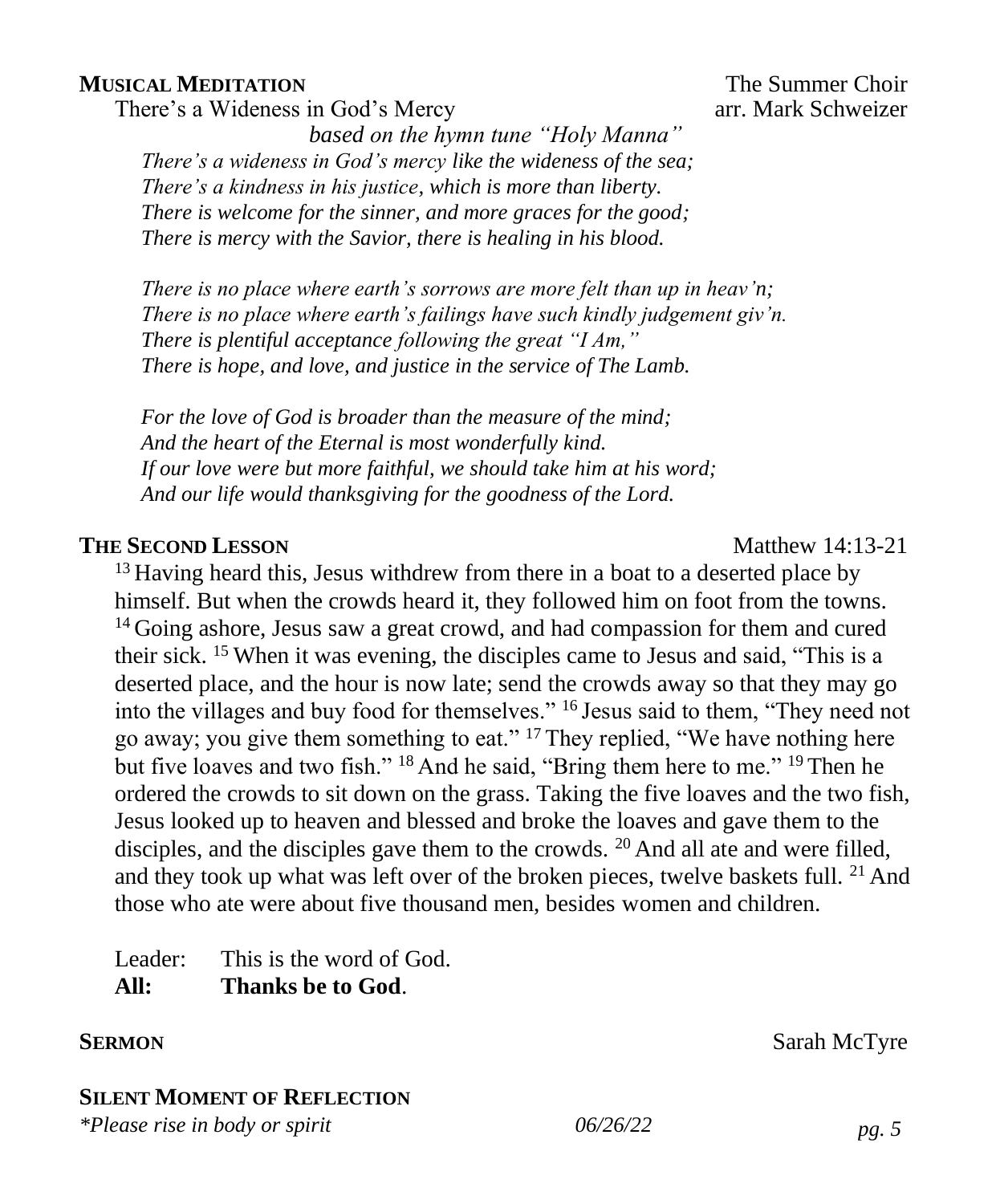# **WE RESPOND TO GOD'S WORD**

## **DEDICATION OF GIFTS**

*You may place donations to the church in the offering plate as you exit. You may also send in a check or click Donate on the church website.*

## **PRAYER OF DEDICATION**

### **HOLY COMMUNION**

## *The Invitation*

Blessed are those who hunger and thirst for righteousness

## **for they shall be filled.**

The God who promises life, and that in abundance, invites us to the table **where we share in the abundance of life,** 

## **where we practice living in the Kingdom of God.**

This table is God's table.

This table is open to all who seek to follow the way of Jesus.

# **Here we meet friend and stranger and recognize all as family.**

Come and taste the grace eternal. Come and see that God is good.

## *The Great Thanksgiving*

The Lord be with you.

**And also with you.** 

Lift up your hearts.

# **We lift them up to the Lord.**

Let us give thanks to our God.

# **It is right to give our thanks and praise.**

We give you thanks and praise, O God...

…joining our voices to the great cloud of witnesses as we sing together: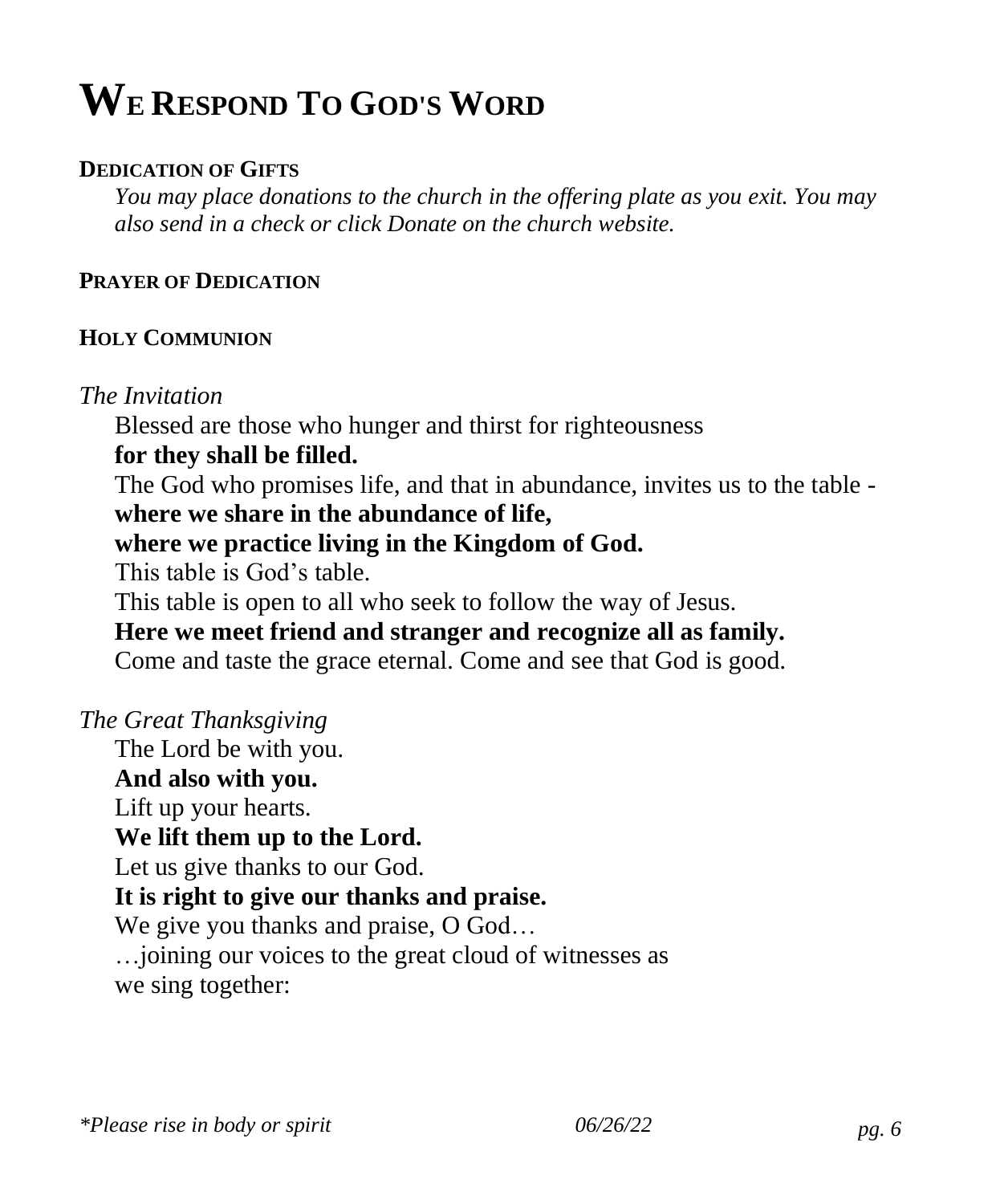

Blessed are you, O God… …ready to be your people in the world. **Amen.**

*Words of Institution*

*Sharing of the Bread and Cup*

*Prayer of Thanksgiving* **Gracious God, thank you for gathering us together at this table, one with each other and with all your children. Bind us together as your one body, that we may share your grace with all those we meet. Amen.** 

| * $HYMN$ 510    | Jesus, Thou Joy of Loving Hearts                             | <b>OUEBEC</b>   |
|-----------------|--------------------------------------------------------------|-----------------|
| *BENEDICTION    |                                                              |                 |
| <b>POSTLUDE</b> | "All People That on Earth Do Dwell" (Old 100 <sup>th</sup> ) | arr. Lani Smith |
|                 |                                                              |                 |